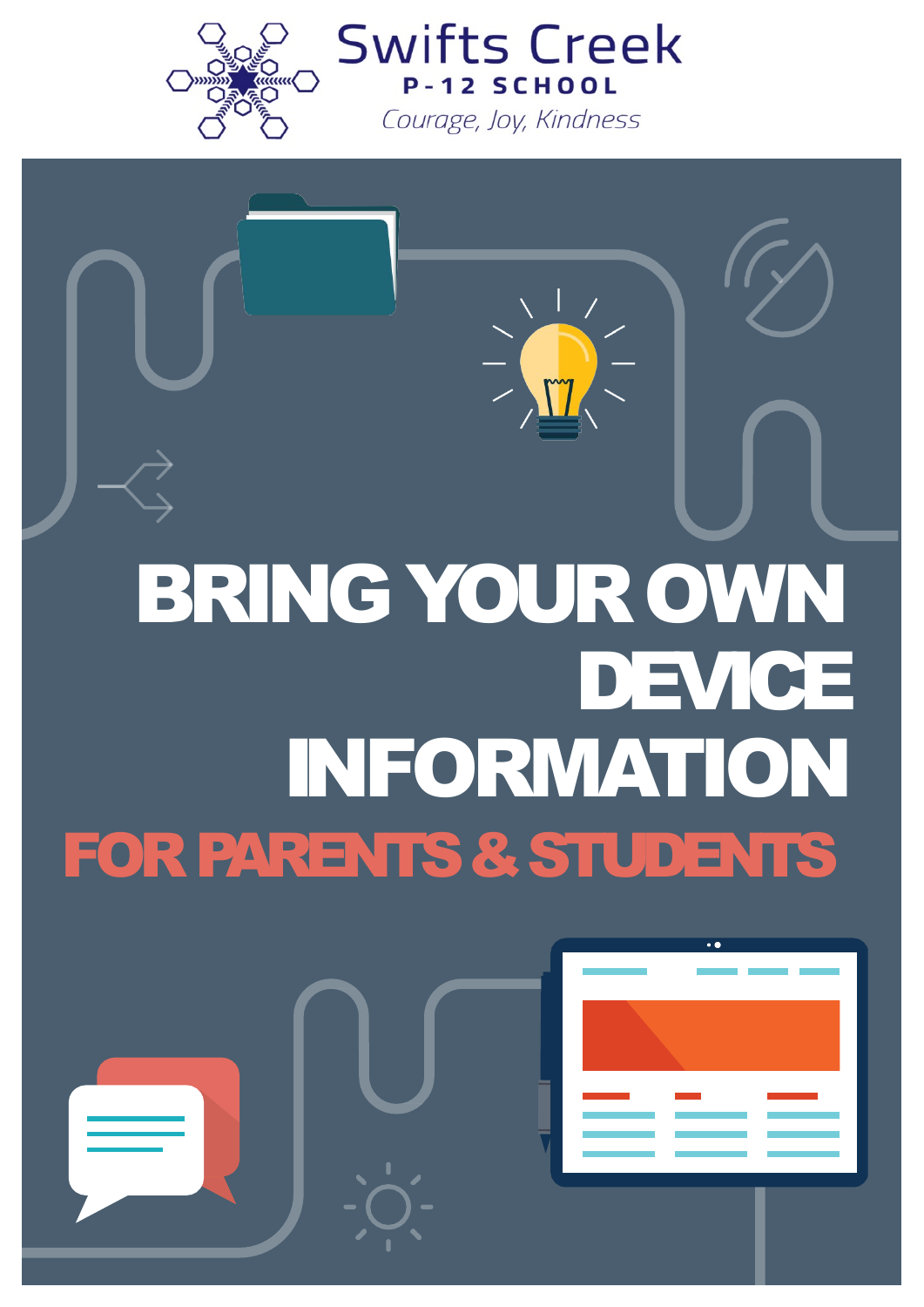### RATIONALE

Our aim is to develop in students a high level of digital skills and knowledge which will enrich their lifelong learning and enhance their employment opportunities.



Bring Your Own Device (BYOD) assists students to develop these skills which greatly enhance a student's success and engagement at school. These skills also prepare students for the world of work where technological competence is essential.

Our program is not just about typing up essays on the device. It is about providing students and teachers with the opportunity to explore new and powerful learning possibilities across the curriculum using the amazing applications available through technology. A computer device allows students to access information instantly and to take advantage of the myriad of digital learning and communication software available.

BYOD in classes assist in redefining learning. Access to immediate technology enables the staff to prepare and present new and exciting ways of achieving educational outcomes which were previously not possible.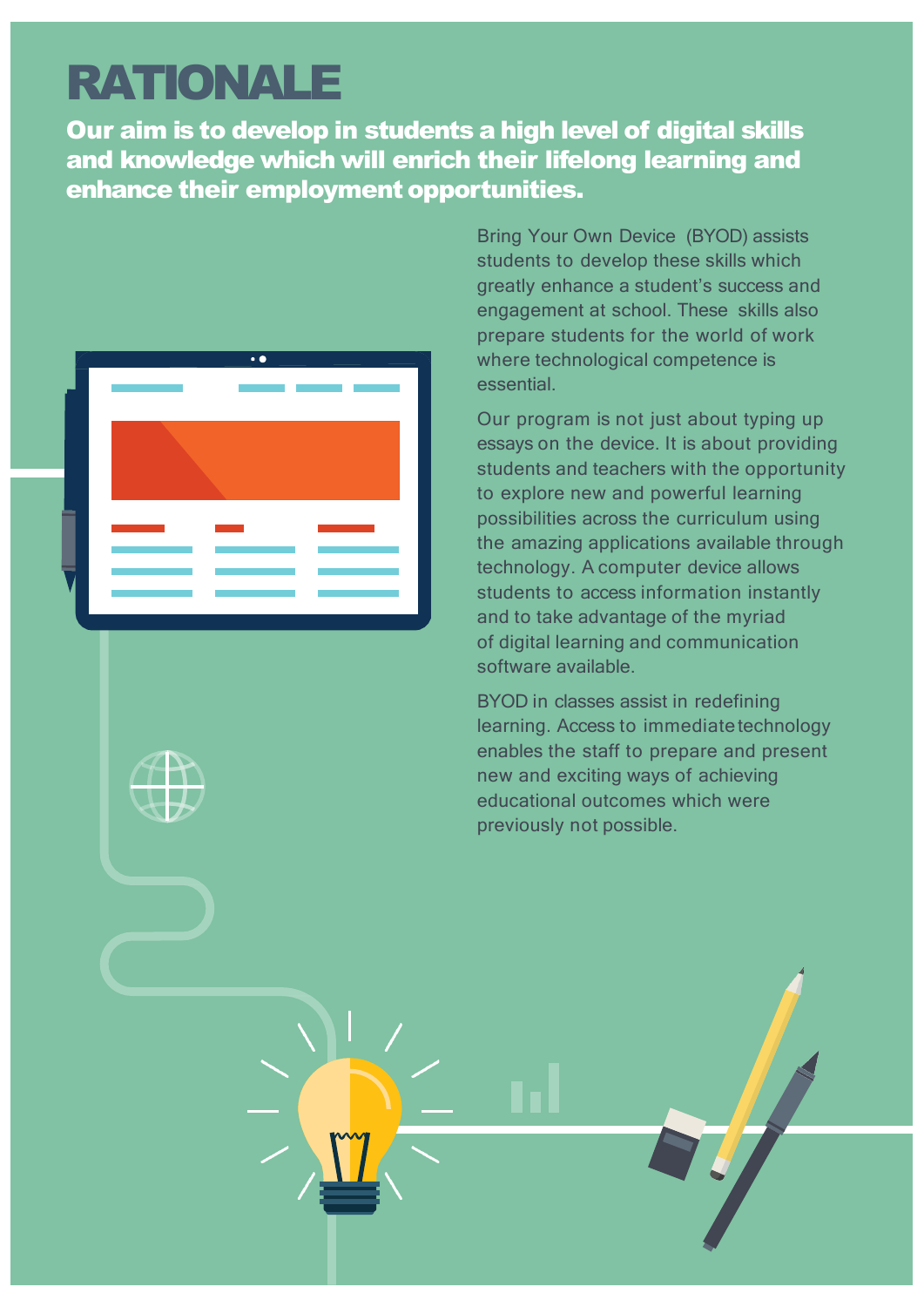# SCHOOL DESIGNATED DEVICES

Purchasing a device from the School Supported Device List ensures greater learning flexibility and access to resources as students will be connected to the whole Swifts Creek P-12 School network allowing seamless access to resources.

# **HOW TO PURCHASE**

Please follow the link below to purchase the current supported devices through 'Learning with Technologies' (LWT)

### [https://swiftscreek-p12.orderportal.com.au](https://swiftscreek-p12.orderportal.com.au/)

### 3 Year Onsite Warranty & Accidental Damage Protection

It is highly recommended that you take out a 3 Year Onsite Warranty (if not included already) and Accidental Damage Protection when purchasing a device. You may be able to add the device to you existing insurance policy for accidental damage.

Please note devices will be shipped to the school first so they can be prepared for handout. Normal home use will not be affected.

Exiting student devices will be returned to its original Windows Operating System.

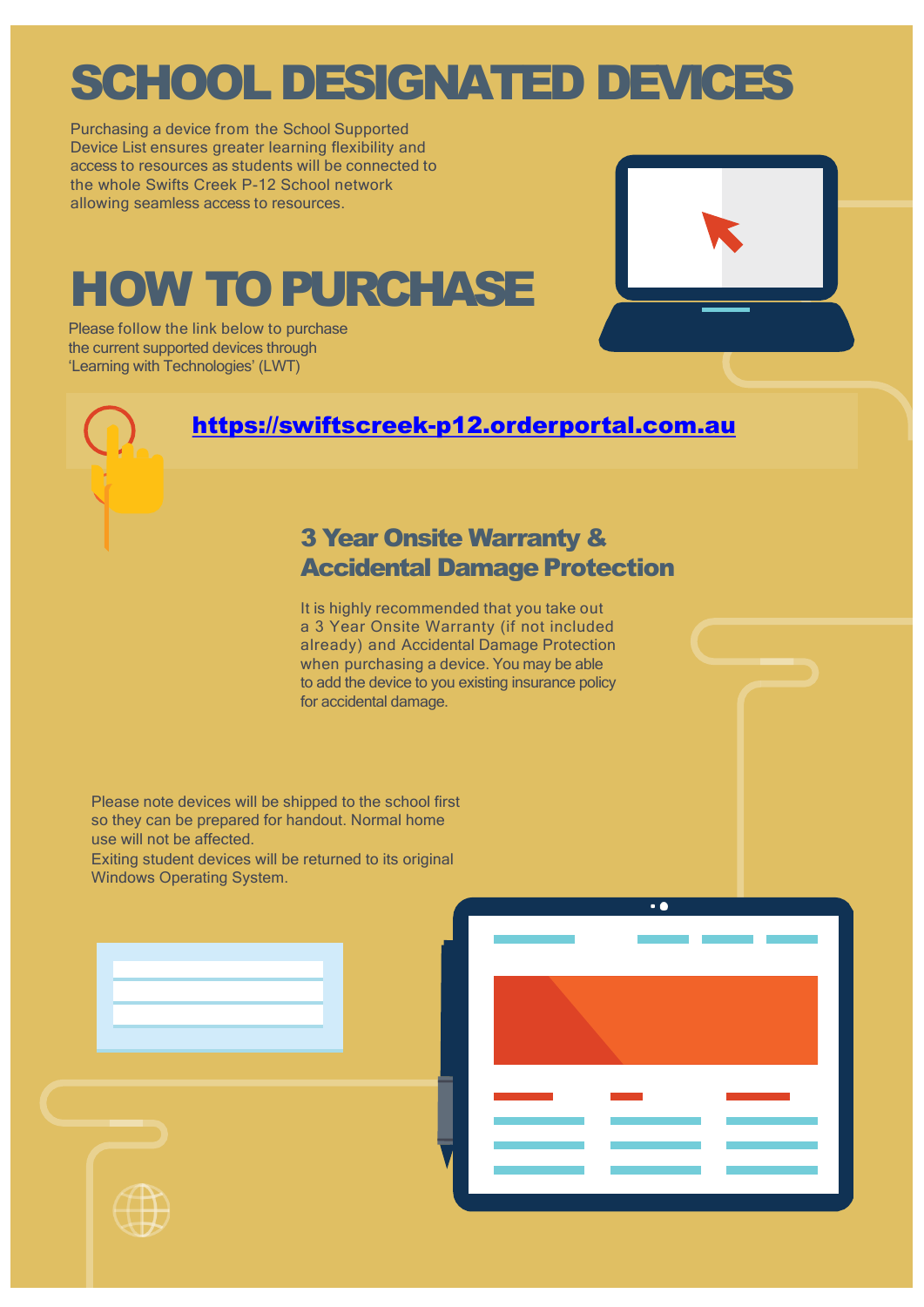# DEVICES PURCHASED FORM INDEPENDENT RETAILERS OR BROUGHT FROM HOME

Devices purchased from independent retailers or brought from home will need to be 'imaged' with the school specified applications and settings.

All devices brought to the school for imaging MUST have the data backed up. All devices will be managed when on the school's network; thus all data will be lost when configuring. Normal home use will not be affected.

Chromebooks or Apple/MAC devices will not be connected to the schools network. Exiting student devices will be returned to its original Windows Operating System.

### Bring Your Own Device (BYOD) technical requirements:

- The device must be capable of running Windows 10 Professional
- Processor must at least be a i5 or i7
- The device must have at least 8GB RAM
- The Hard Drive (HDD) must be at least 128GB, preferably 512GB HDD
- The battery must last at least 6 hours
- The device must have a physical keyboard
- The screen must be at least 11.6"
- The device must have a padded carry bag
- Chromebooks or Apple/MAC devices will not be connected to school server

### 3 Year Onsite Warranty & Accidental Damage Protection

It is highly recommended that you take out a 3 Year Onsite Warranty (if not included already) and Accidental Damage Protection when purchasing a device. You may be able to add the device to you existing insurance policy for accidental damage.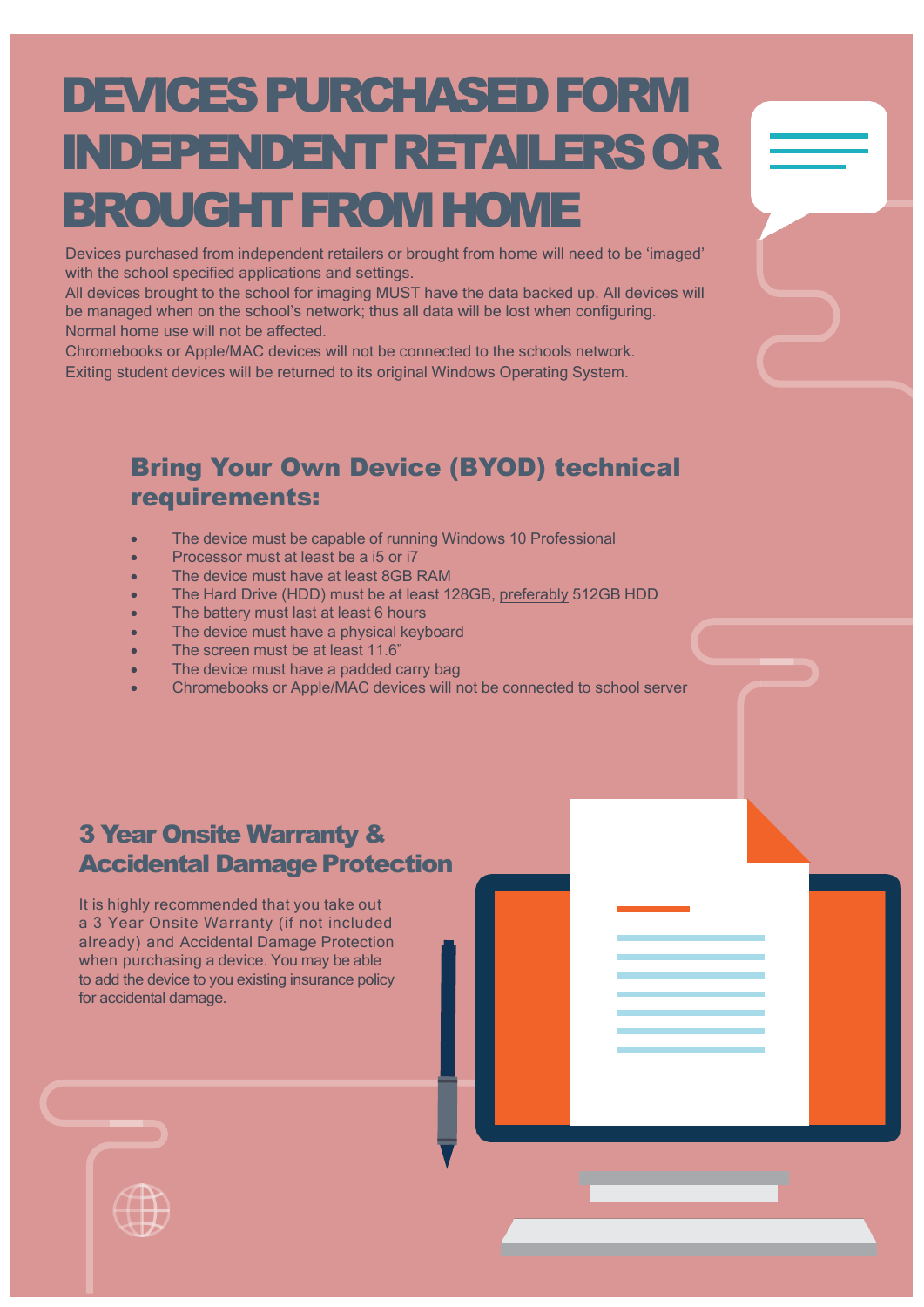### SCHOOL IMAGE ON DESIGNATED **DEVICES**

#### The benefits of using the school image (eduSTAR) aremany. The school image will:

- Provide greater learning flexibility and access to resources as students will be automatically connected to the whole Swifts Creek P-12 School network allowing seamless access to all these resources from home and at school.
- Provide access to anti-virus softwareand automatic updates.
- Provide access to the full suite of Microsoft Office.
- Provide access to Microsoft educational apps at as well as a range of educational resources.

It is important to point out that when the school's image is loaded onto the student's machine all existing programs and data will be removed from the device and replaced with the school's image. It is highly recommended that any personal programs and data are backedup. Normal home use will not be affected. Exiting student devices will be returned to its original Windows Operating System.

#### SECURITY ON STUDENT DEVICES original Windows Operating System.

The student will remain the administrator of the device and we encourage parents to monitor any additional programs or apps which are uploaded.

### Just a few examples:

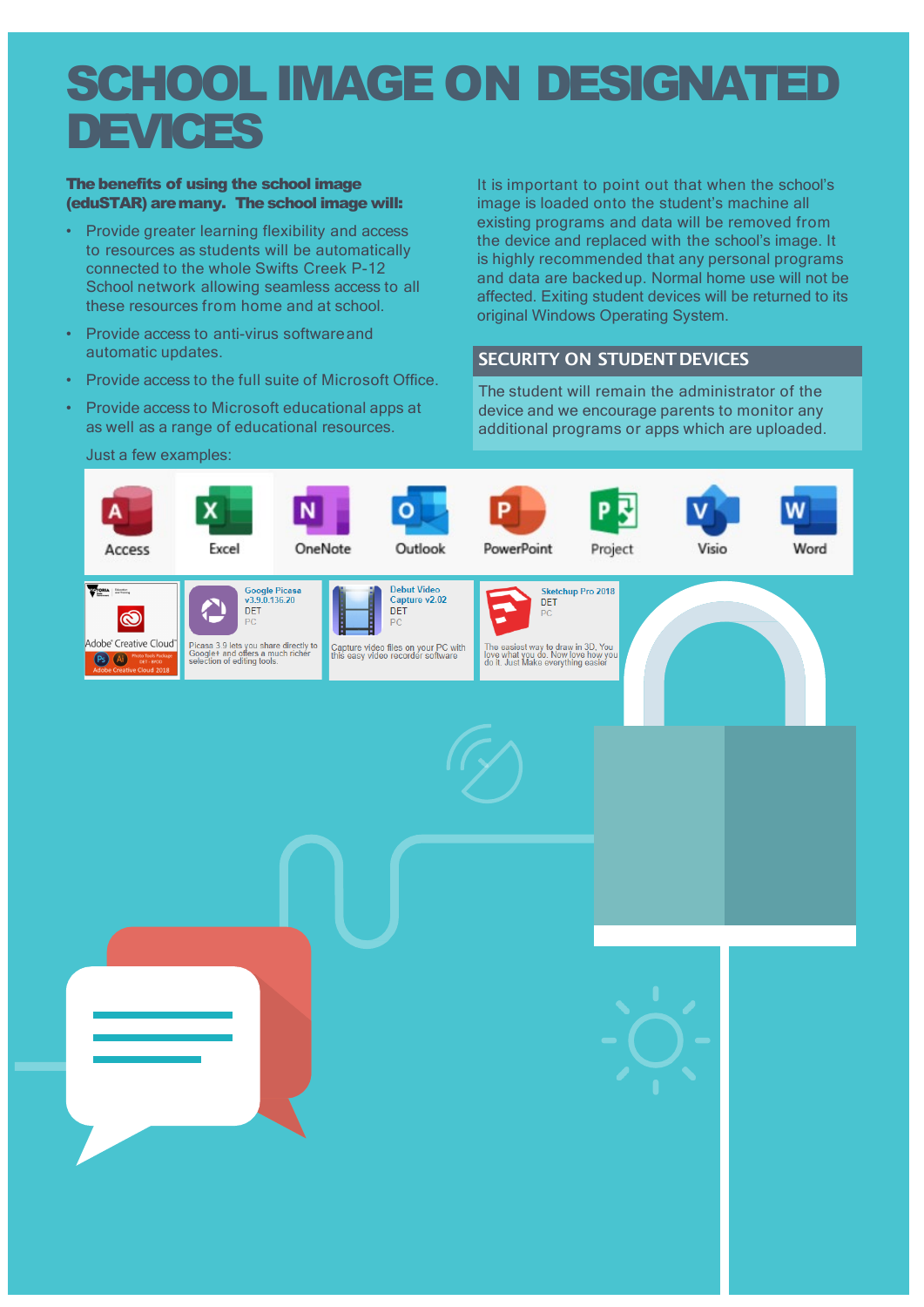### HOW THE PROGRAM IMPROVES STUDENT LEARNING

### Following are just a few of the creativeand unique ways students use their device:

- Research information.
- Organise ideas.
- Make blogs and wikis.
- Make websites.
- Survey people.
- Present information using a variety of technologies.
- **Access Clickview** A powerful Educational "You Tube" where students can access lessons, documentaries, experiments, research and much more which are all aligned with Victorian Curriculum and VCE Study Design.
- Access a variety of educationally appropriate and tested apps via the Education Department platform.
- Learn and use the suite of Microsoft software programs – Word, Excel, PowerPoint and Outlook
- Make games to demonstratelearning.
- Collaborate with teachers and other students.
- Share resources and work.
- Communicate with teachers and other students.
- Participate in online safety training designed to teach students how to use technology responsibly and keep themselves safe – includes digital footprints, cyberbullying and electronic security.
- Use digital editions of textbooks.
- Use educational games.
- Use their device as a learning tool. This also enables students to become accustomed to a range of technologies. They learn to use learning tools that have known benefits in the classroom. This includes organizational tools, such as note-taking applications, calendars and virtual sticky notes. These help students stay more organized by keeping all of their information centralized and connected between devices. Students can experience a range of apps/programs to find what works for them and tailor their devices to help them perform more effectively and efficiently.

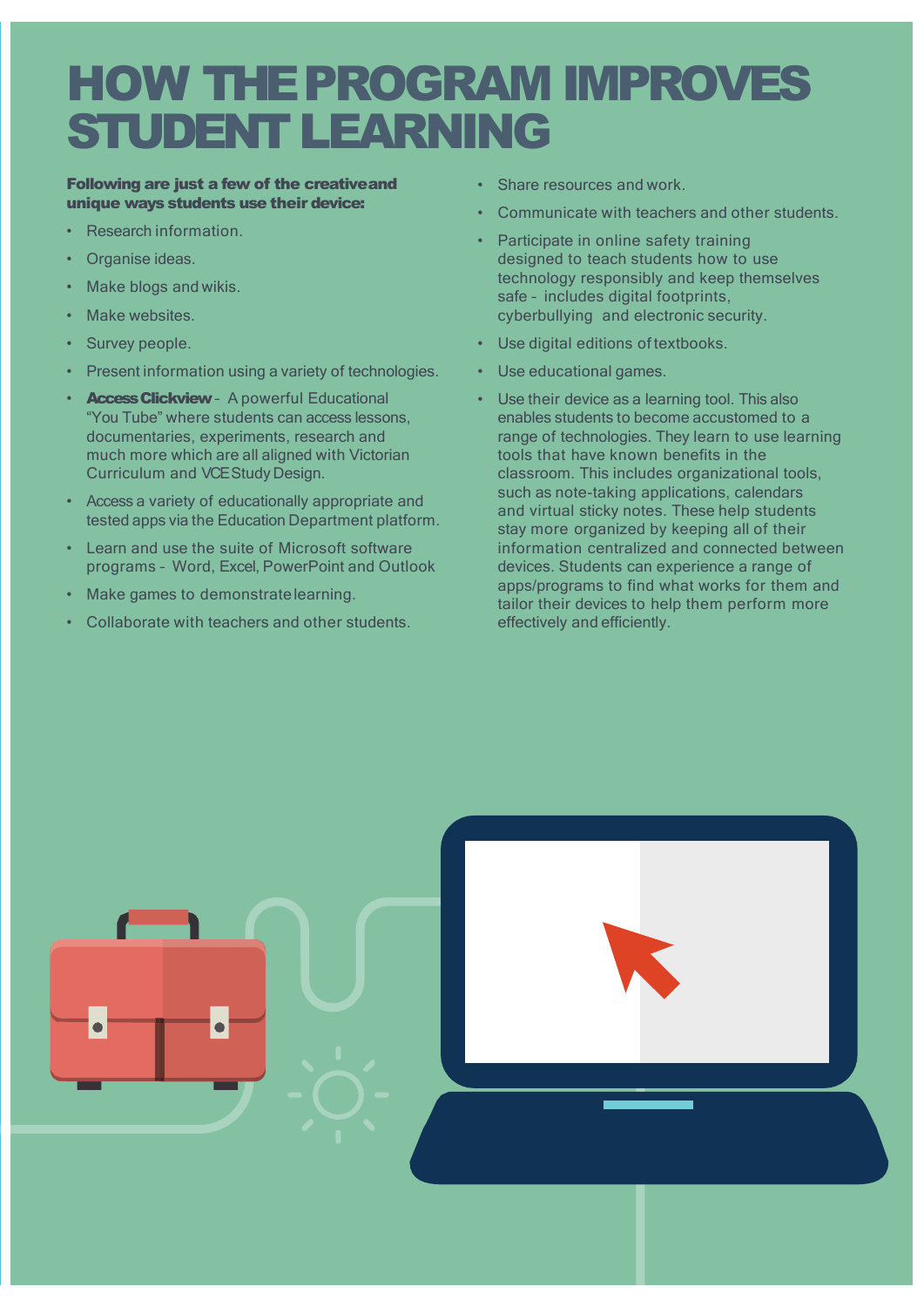### **CYBERSAFETY**

Swifts Creek P-12 School is very aware of the issues surrounding the use of ICT, including digital footprints, cyberbullying and electronic security.

We aim to educate students on their role and responsibilities as a digital citizen, including awareness of dangers and managing their online identities (digital footprint). Students, teachers and the wider school community are equipped to embrace the best these technologies can offer, while being savvy about the pitfalls.

### eSafety Office

The Office of the Children's eSafety Commissioner protects Australian children when they experience cyberbullying by administering a complaints scheme and deals with complaints about prohibited online content. To find out more, get help with cyberbullying or report content that may be illegal or offensive, please visit [www.esafety.gov.au](http://www.esafety.gov.au/)

### eSafety Webpage

On this website you will find information and real time *interactive* learning activities that address social networking, cyberbullying and online grooming.

#### [www.esafety.gov.au](http://www.esafety.gov.au/)

A guide to social media, apps and games with links to online safety information and how to report abusive content.

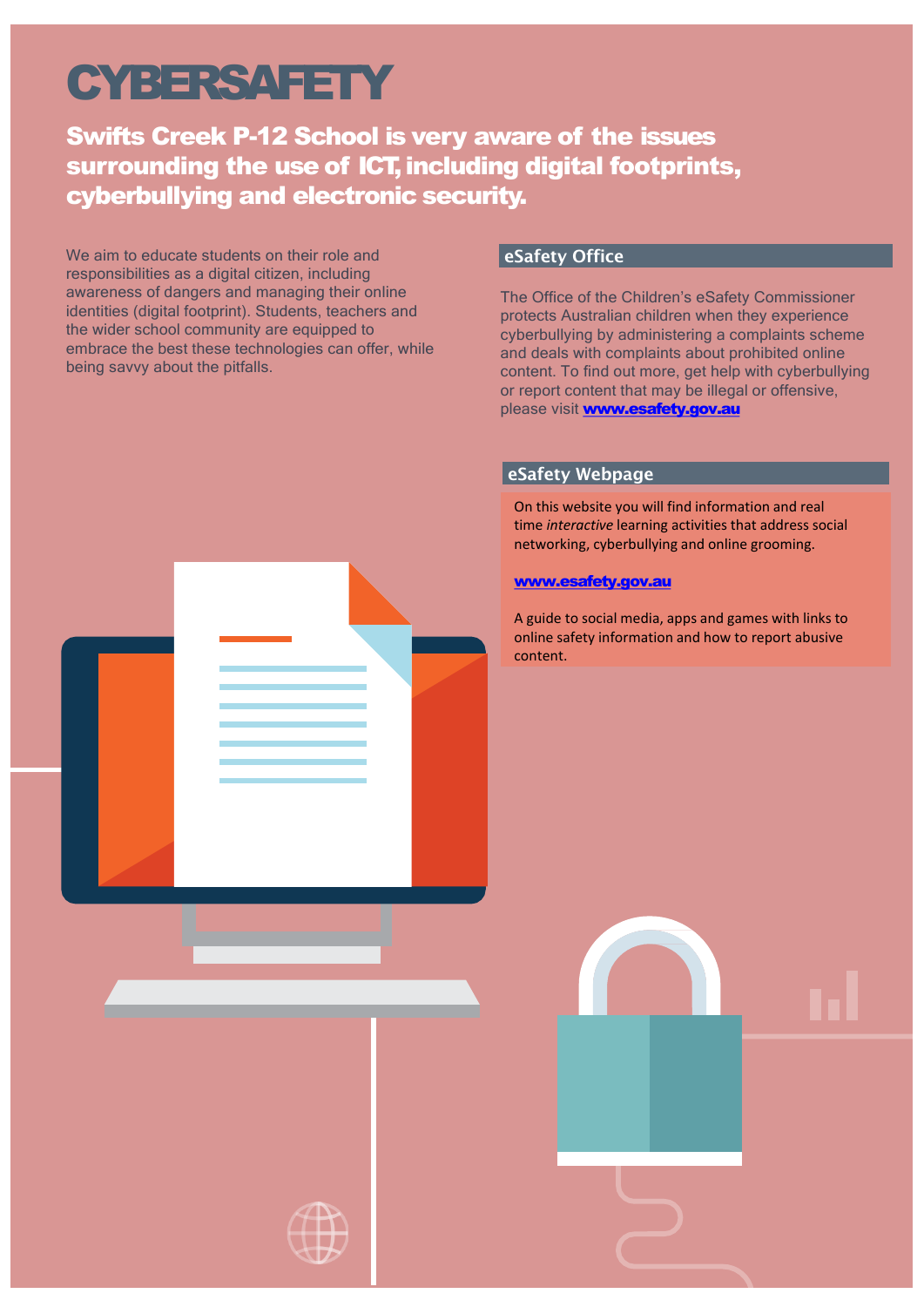### RESPONSIBLE USE OF TECHNOLOGY AGREEMENT

It is a privilege and not a right to use computer, internet services and resources provided by Swifts Creek P-12 School.

Before access is granted the following agreement must be read and agreement acknowledged on by students andparents/guardians.

This agreement refers to the use of the Resource Centre, school ICT, as well as your personaldevice. A copy of this agreement can be found at: <https://www.swiftscreekp12.vic.edu.au/policies>

#### **Responsible Use of ICT/Resources Agreement**

When I use digital technology at Swifts Creek P-12 School I agree to:

- 1. Bring a fully charged, safe and functional device and charger to school eachday.
- 2. Transport my device in a padded computer bag or hard cover case when moving between classrooms and to and from school to prevent damage.
- 3. Keep my device in a secured place when not in use. I understand the school will not be held responsible for damage, lost or theft.
- 4. Be a safe, responsible and ethical user at all times.
- 5. Follow instructions at all times, including when requested to give a device to a staff member.
- 6. Protect my privacy rights and those of others by not forwarding or giving out personal or private details including full names, telephone numbers, addresses and images.
- 7. Support others by being respectful in how I communicate with them and never write or participate in online bullying (this includes forwarding messages and supporting others in harmful, inappropriate or hurtful online behaviour).
- 8. Only take photos and record sound or video when it is part of an approved lesson or activity.
- 9. Seek permission from all individuals involved before taking photos, recording sound or videoing them.
- 10. Seek written permission from all individuals involved before publishing or sending photos, recorded sound or video to any onlinespace.
- 11. Be respectful in the photos I take or video I capture and never use these as a tool for bullying.
- 12. Not share my login and password details with any other person, or use another person's account to access ICT, unless requested by SystemAdministrators.
- 13. Not interfere with ICT security or the data of another user.
- 14. Talk to a staff member if I feel uncomfortable or unsafe online or see others participating in unsafe, inappropriate or hurtful online behaviour.
- 15. Use my device only if directed by the teacher otherwise keep it on silent during class times and only make or answer calls and messages outside of lesson times.
- 16. Seek to understand the terms and conditions of websites and online communities and be aware that content I upload or post is my digital footprint.
- 17. Think critically about other users' intellectual property and how I use content posted on the internet.
- 18. Abide by copyright procedures when using content on websites and cite references wherenecessary.
- 19. Not bring inappropriate content or copyright protected content to school either on my device or an external storage device.
- 20. Not access or transmit inappropriate or illegal content or run unauthorised programs.
- 21. Not attempt to use any software or web sites designed to deliberately by-pass the school's ICTsystems.
- 22. Abide by the System Administrators requests to add or delete an application and/or content from my device.
- 23. Abide by the System Administrators or a teachers request to view/access any content that I bring to school on my device and delete if inappropriate or illegal.
- 24. Back up the contents of my device regularly to a secondary storage location. I understand that if no back up has occurred, this is not a valid reason for nonsubmission or late submission of work.
- 25. Not wilfully damage any equipment, and treat all equipment with respect. I will report any damage immediately. I may be held liable for any damage to equipment.
- 26. Read, understand and agree to comply with the Responsible use of technology agreement. The latest version can be accessed online at <https://www.swiftscreekp12.vic.edu.au/policies>
- 27. Permit the school to use my data to improve student learning. This includes allowing third party organsiations such as Edval, Microsoft and those with Department of Education agreements, to store my data for school use only.
- 28. Comply with this agreement, and understand that failure to comply may result in not being permitted to use ICT resources. I accept that additional actions may be implemented depending on the nature of the breach of this agreement.

I understand that this agreement may change at any time without notice and that I can access the latest version online at <https://www.swiftscreekp12.vic.edu.au/policies>

This Acceptable Use Agreement also applies during school excursions, camps and extra-curricular activities.

Student Name:\_\_\_\_\_\_\_\_\_\_\_\_\_\_\_\_\_\_\_\_\_\_\_\_\_\_\_\_\_\_\_\_\_\_\_\_\_ Signed:

Parent Name: \_\_\_\_\_\_\_\_\_\_\_\_\_\_\_\_\_\_\_\_\_\_\_\_\_\_\_\_\_\_\_\_\_\_\_\_\_ Signed:

Date: